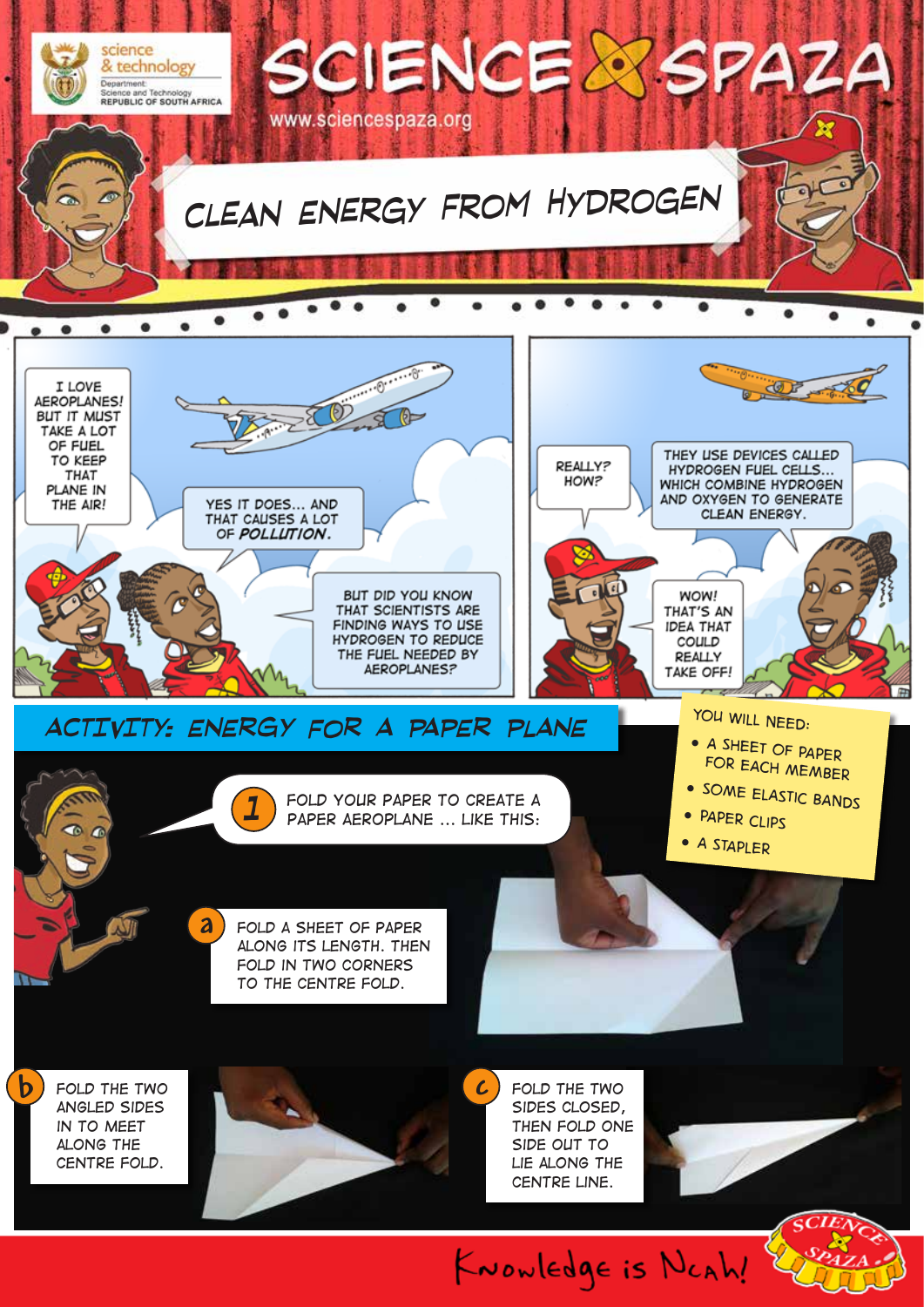*Turn the paper over and fold the other side out in the same way.*

**d**



*Make sure all the folded edges are sharp. Then bend the wings up to lie flat.*







*3*

**e**







*Join 2 or 3 rubber bands together. Use them to launch your plane outside!* 





# *WHAT'S HAPPENING HERE?*

### *Energy sources*

∩ஓ⊜ ND.

*When you stretched the elastic bands you stored energy in them. When you launched your paper plane this stored energy operated as an energy source.*

*Real planes use lots of energy. Hydrogen Fuel Cells are a clean energy source. If they are used to supply some of the energy, then planes will use less fossil fuel. THE USE OF FOSSIL FUEL ADDS TO GLOBAL WARMING.*



This work is licensed under the Creative Commons Attribution-NonCommercial-NoDerivatives 4.0 International License. To view a copy of this license, visit http://creativecommons.org/licenses/by-nc-nd/4.0/.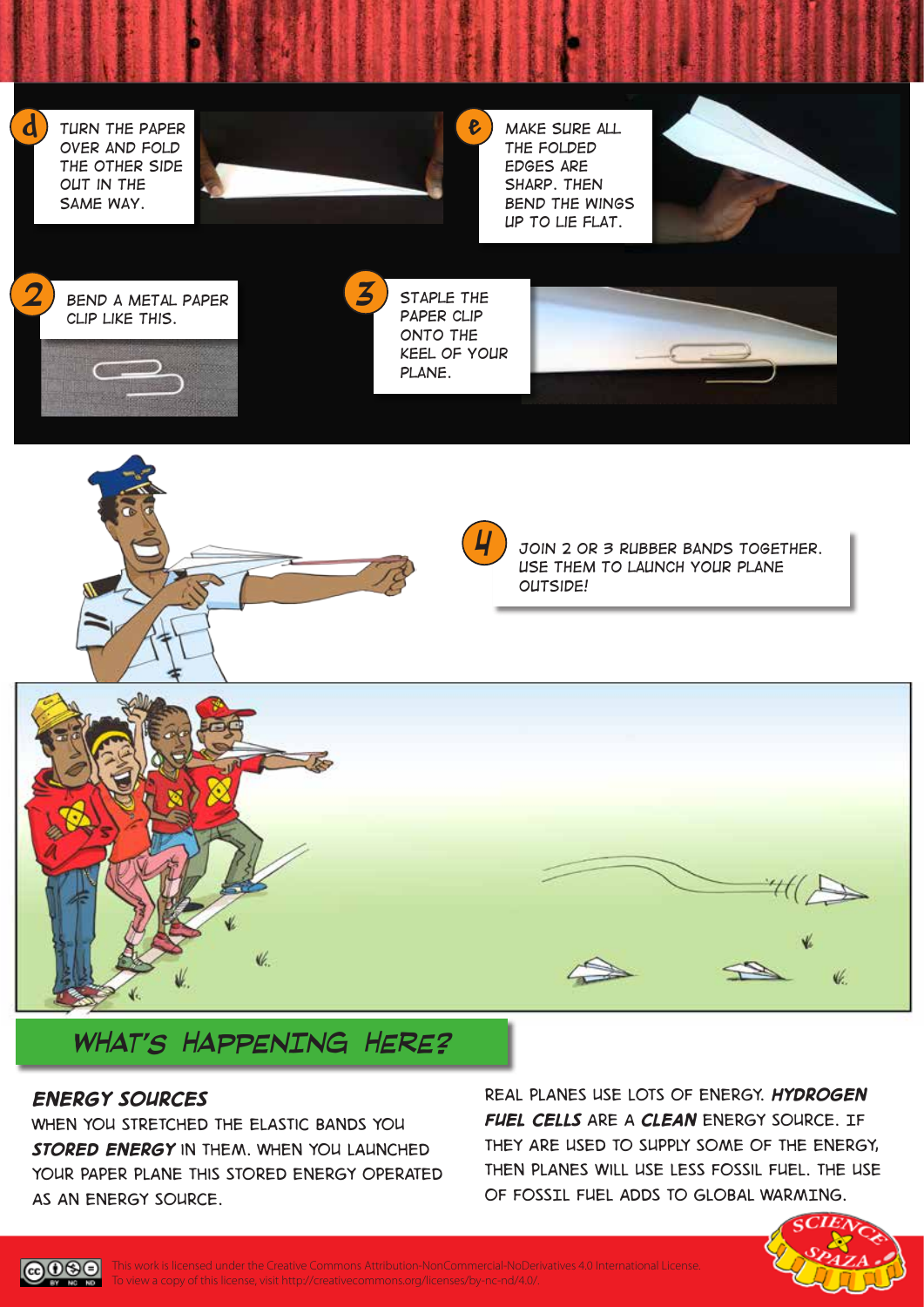## *Hydrogen for cleaner energy*

*To provide enough energy for the future, and to protect our environment, we must use less fossil fuels and more renewable energy sources.* 

*Hydrogen fuel cells are an exciting example of a renewable energy source: oxygen and hydrogen combine to form water, and release energy:*

*hydrogen + oxygen -> water + energy*  $2H_2$  +  $O_2$   $\rightarrow$   $2H_2$  +  $2H_2$   $\rightarrow$   $2H_2$  +  $\rightarrow$   $2H_2$   $\rightarrow$   $2H_2$   $\rightarrow$   $2H_2$   $\rightarrow$   $2H_2$   $\rightarrow$   $2H_2$   $\rightarrow$   $2H_2$   $\rightarrow$   $2H_2$   $\rightarrow$   $2H_2$   $\rightarrow$   $2H_2$   $\rightarrow$   $2H_2$   $\rightarrow$   $2H_2$   $\rightarrow$   $2H_2$   $\rightarrow$   $2H_2$   $\rightarrow$   $2H_2$   $\rightarrow$ 

*In a hydrogen fuel cell (HFC), the chemical energy of hydrogen and oxygen, in the presence of a catalyst, platinum, is transformed into electricity, heat and water. The only by-product is water, so this is a very clean, environmentally friendly source of energy.*

*A CATALYST SPEEDS UP A CHEMICAL REACTION, BUT*  **DOESN'T GET** *USED UP IN THE REACTION.*

## *Hydrogen technology in South Africa*

CARRON ELECTRODES CONTAINING PLATINUM CATALYST



*South Africa is doing research to develop HFCS (Hydrogen Fuel Cells). One exciting research project is being done with the aircraft company Airbus, working with the Department of Science and Technology (DST) and the National Aerospace Centre.* 

*HFCs are not powerful enough to fly an aeroplane, but they could provide the energy for other functions in aircraft. This will reduce the use of fossil fuel.* 

KNOWLEDge is NCAh!

## *puzzle your mind!!!*



*Find a vertical word which is the name of an element used in hydrogen fuel cells.*